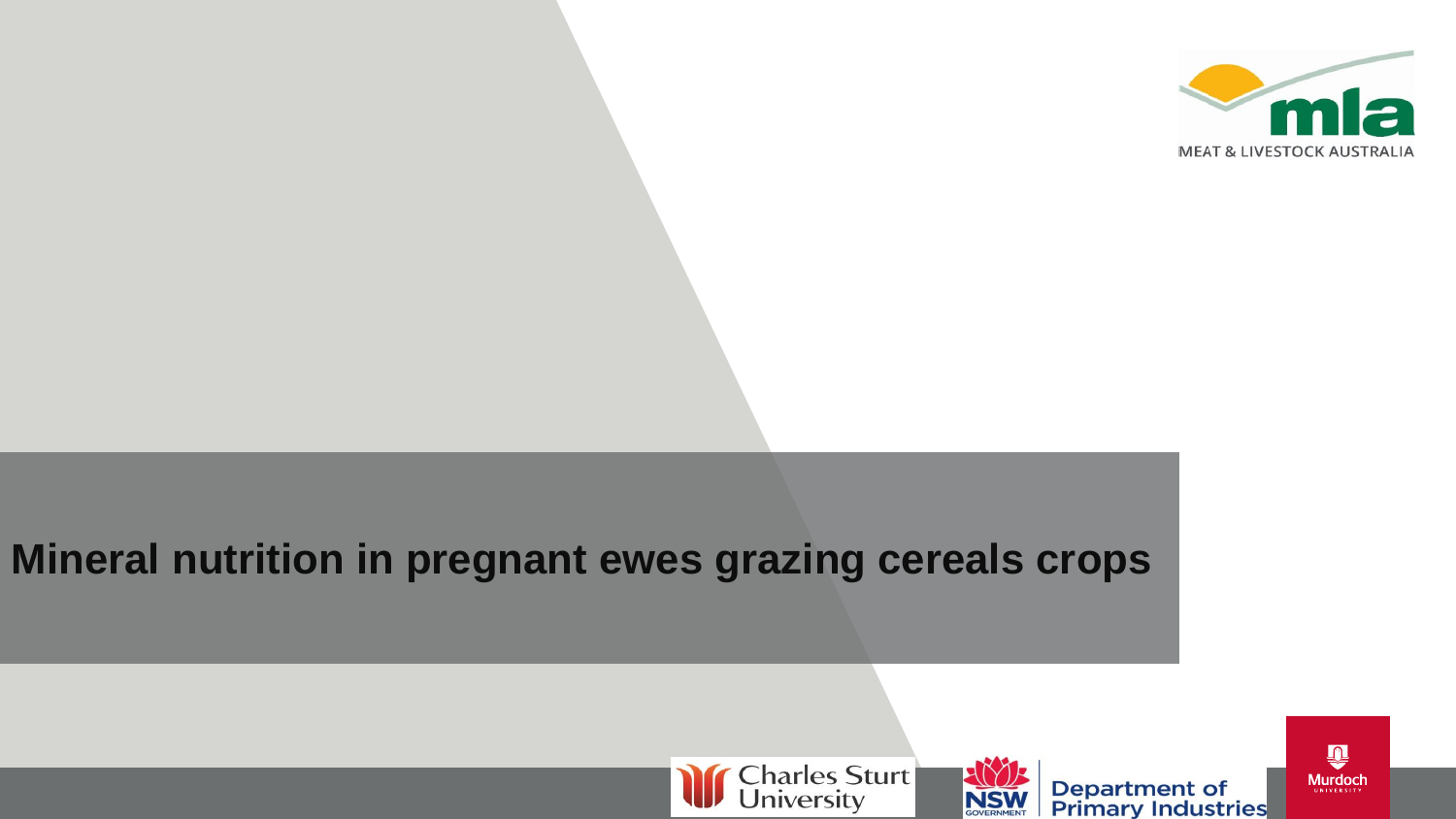

### **Why do we do it?**

- Alleviate winter feed gap
- High nutritive value (ME>12 MJ/kg, CP>20%)
- Complex mineral composition (low sodium, magnesium and calcium; high potassium, high DCAD)
- Risk of metabolic disease









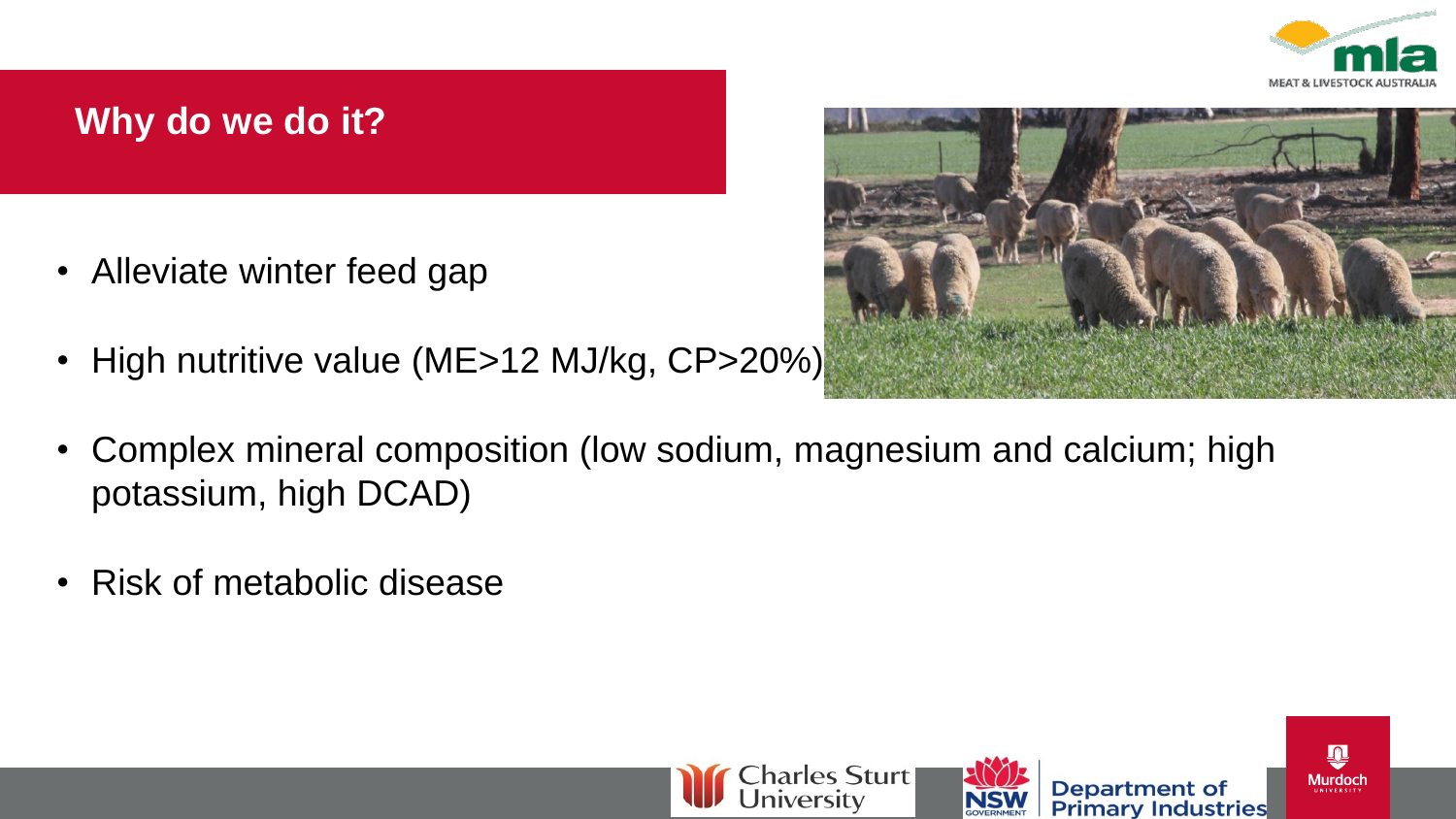

### **What's been done**

# **Experiment 1**



# **Experiment 2**

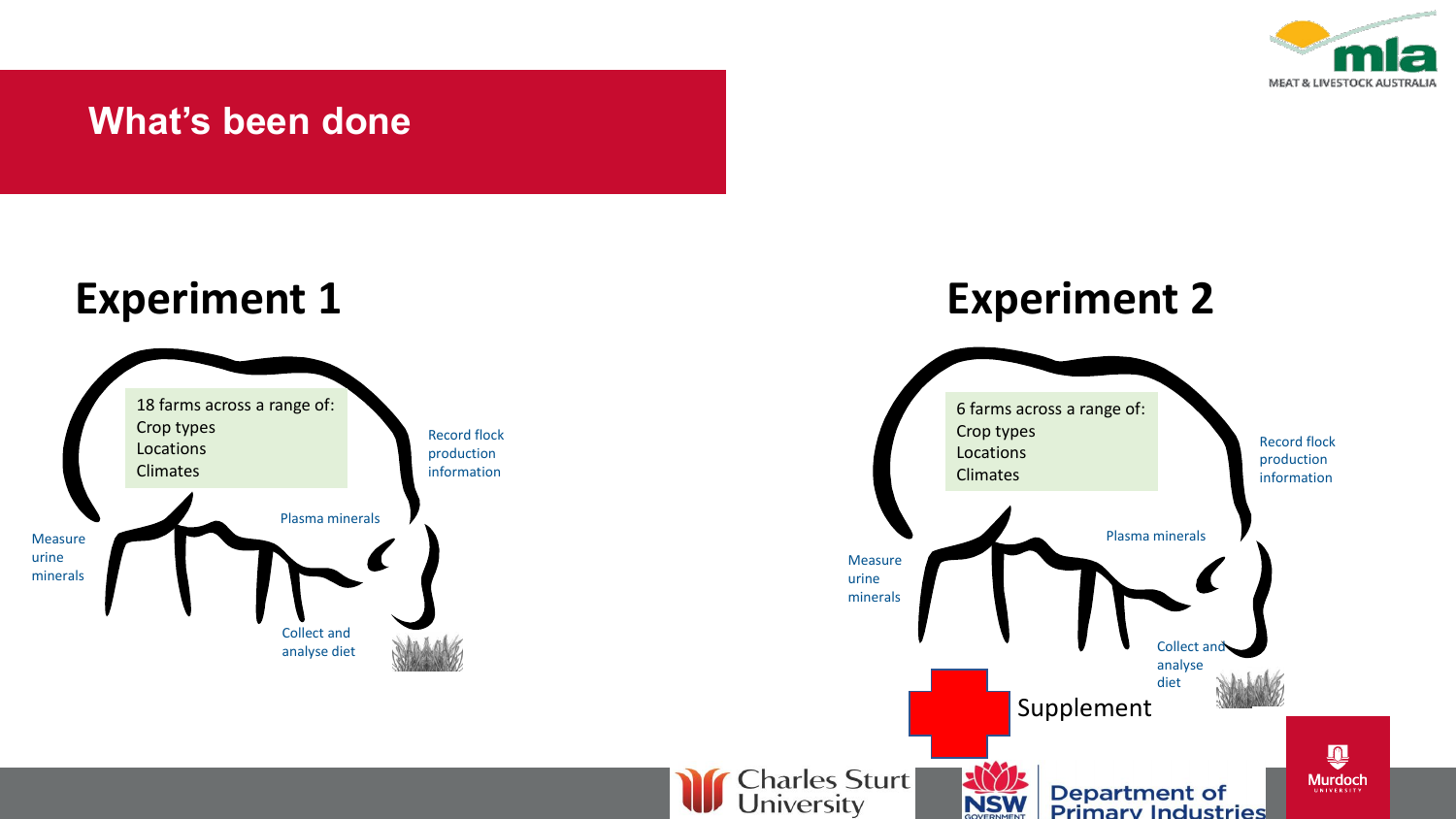### **What we know**

- High proportion of crops provide less Na, Ca, and Mg than required
- WA lower risk of mineral deficiency than eastern states
- Graze crops at the Z21 stage when firmly anchored
- Remove animals from crops before growth stage 31



Sodium = orange bars Calcium = green bars Magnesium = open bars





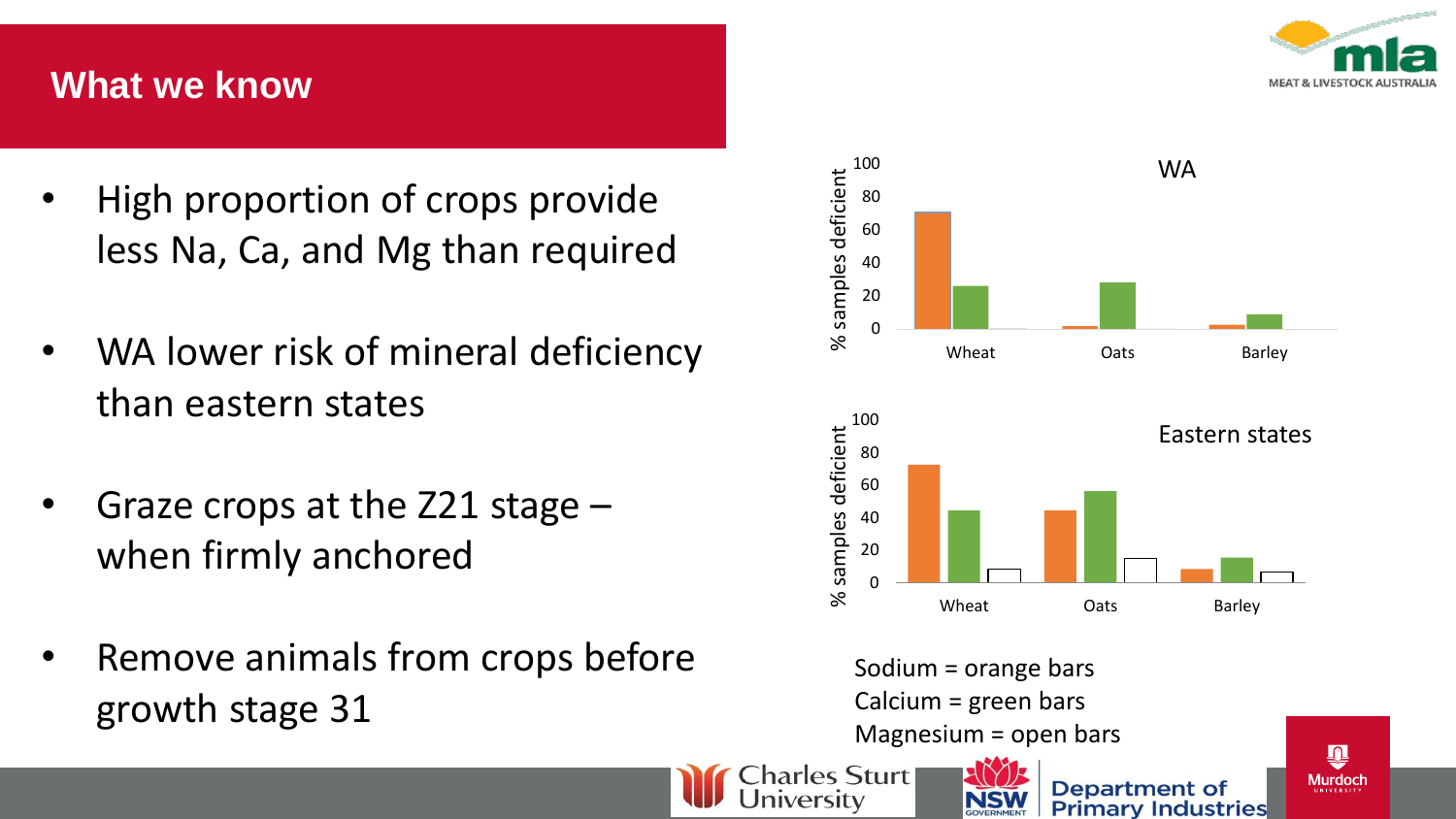

### **Mineral supplementation**

- Industry supplement 2:2:1
	- Calcium carbonate (lime)
	- Magnesium oxide (causmag)
	- Sodium chloride
- Experimental supplement
	- Magnesium chloride
	- Calcium sulphate
	- Sodium chloride 0.0



Both supplements improved measures of Ca status **Fractional excretion of Ca from sheep fed no supplement (open bars)**, industry supplement (black bars) and **new supplement (grey bars)** 





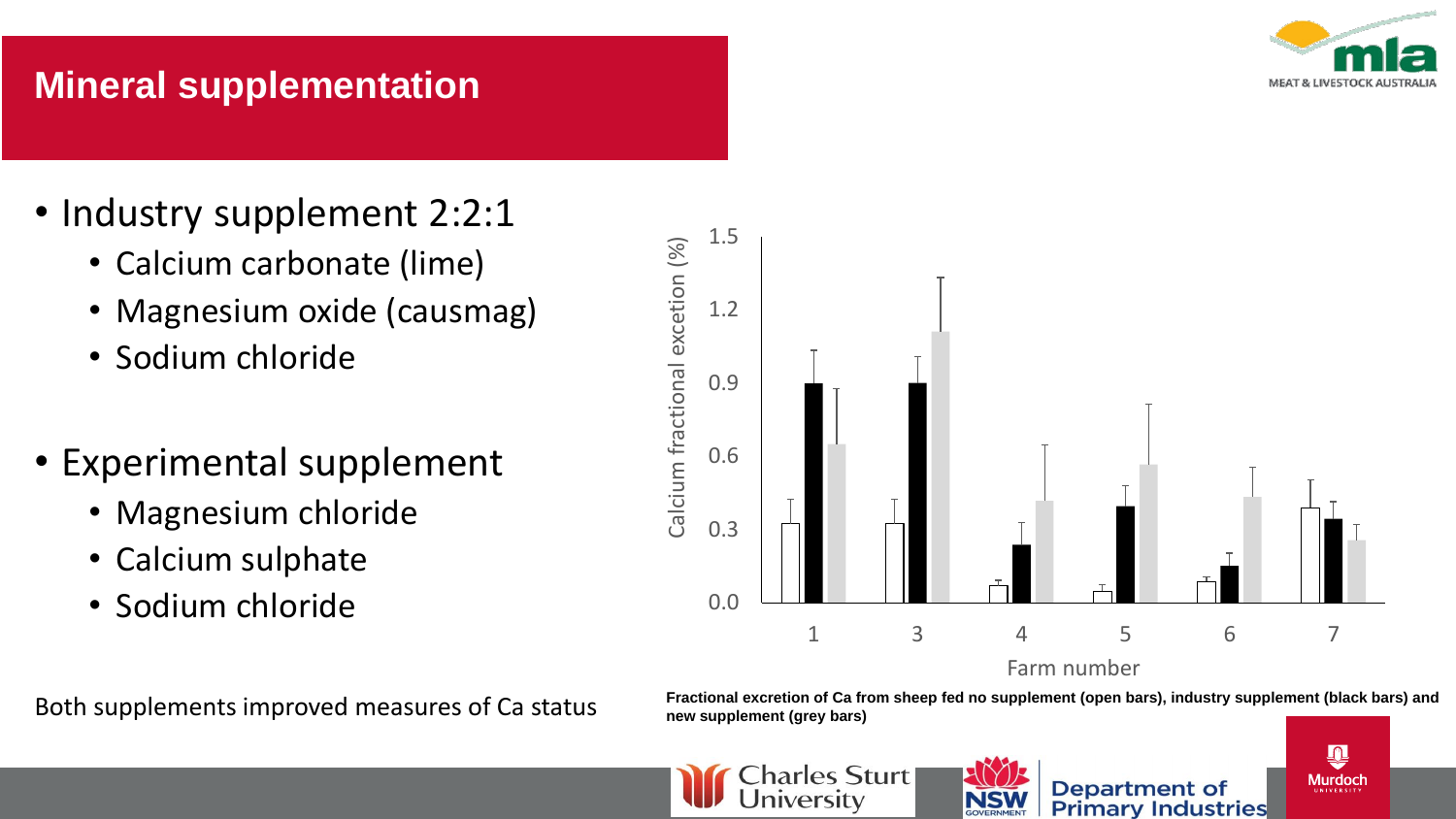

### **What we know**

- Ewes gained condition score when FOO as low as 200kg DM/ha
- Risk of metabolic disease is greatest for wheat>barley>oats
- Grazing ewes longer than 21 days may increase the risk of metabolic disease
- Mineral supplementation improves Ca status of the ewe









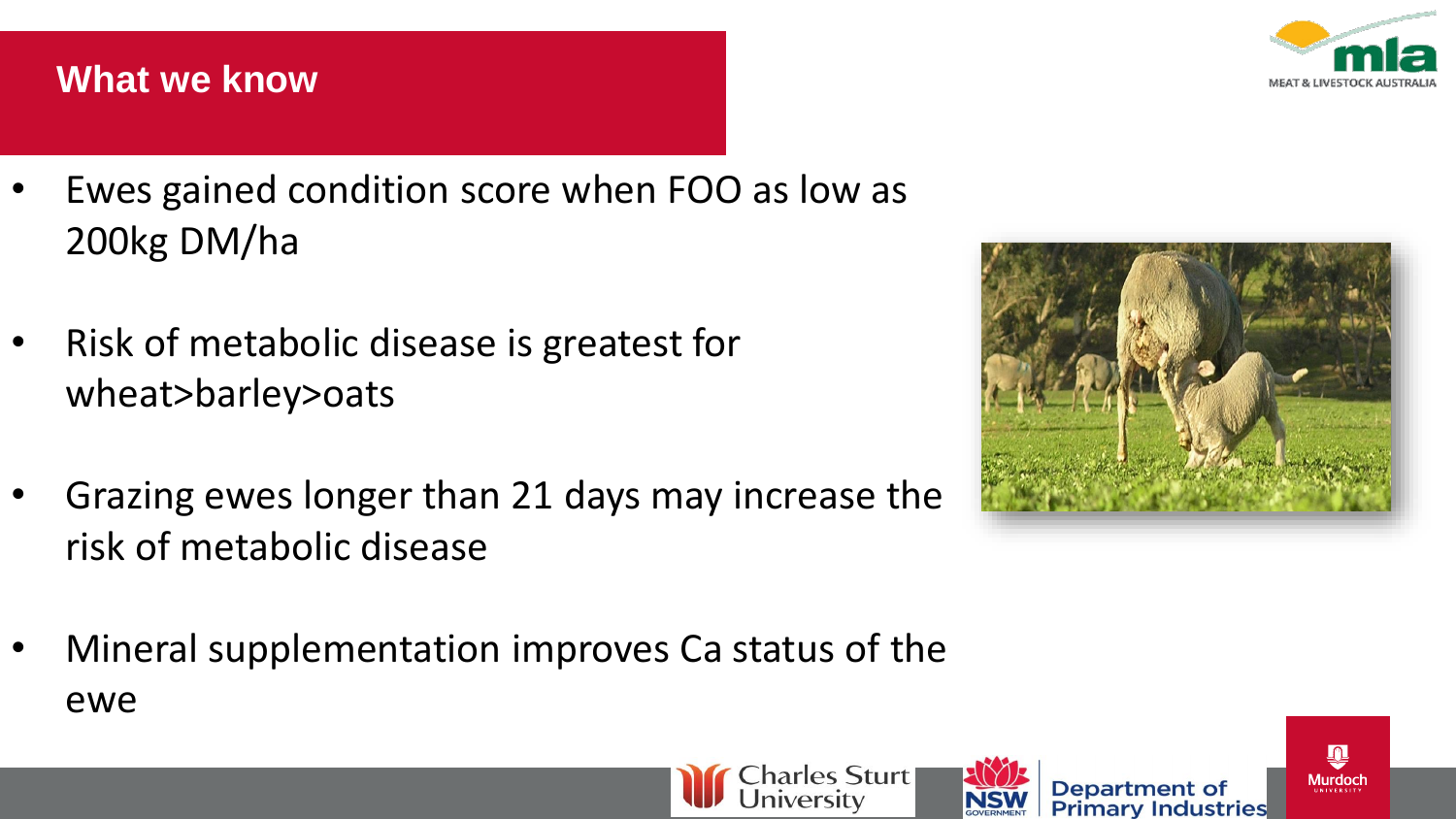

- **What we don't know**
- Whether improving Ca, Mg and Na status of ewes in late pregnancy decreases metabolic disease
- Flock scale production response actual benefits in ewe and lamb survival
- Risk profiles for different crops and locations
- The impact of shelter on lamb survival